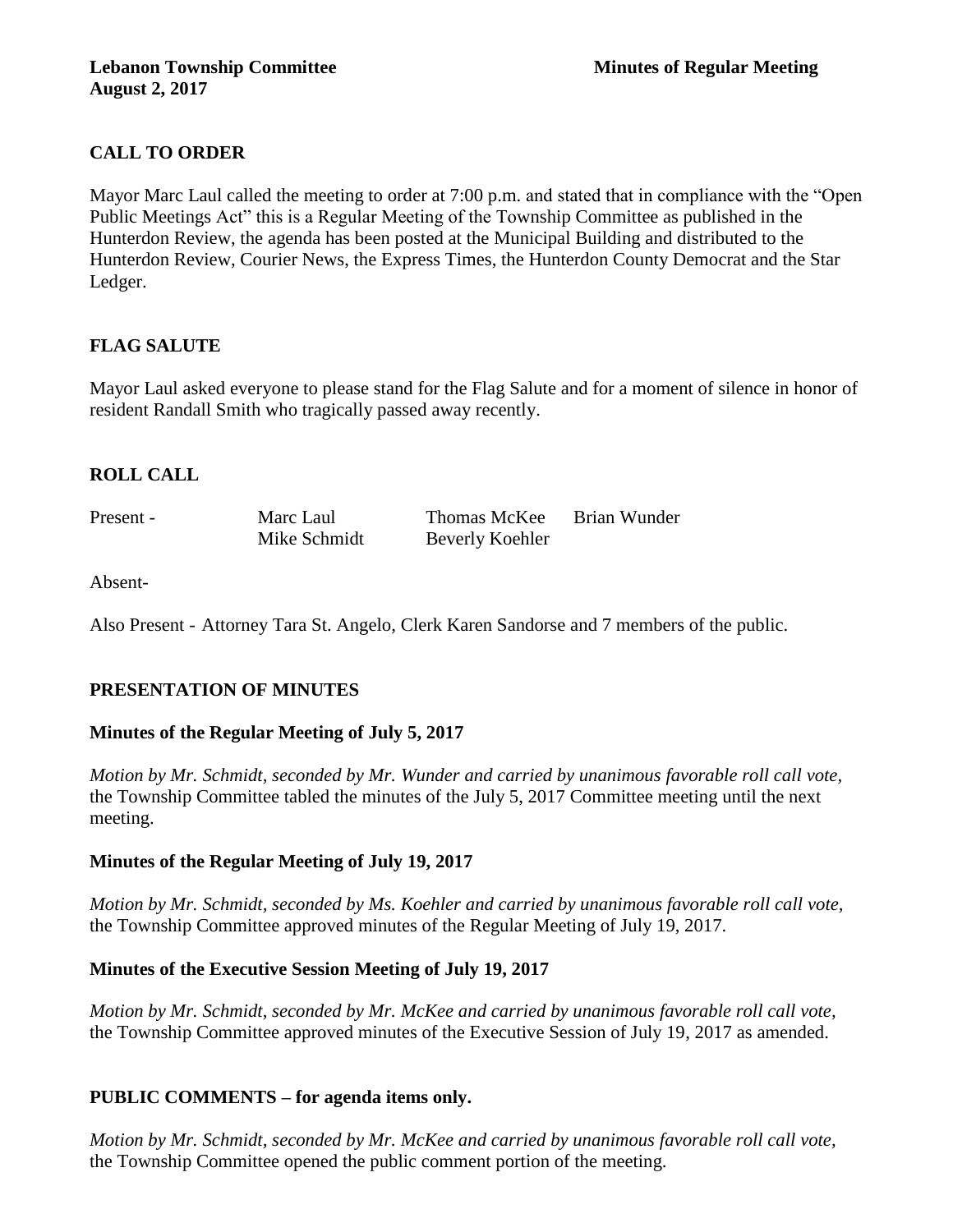LTCM 08/02/2017 Page 2 of 11

Mr. Ron Milkowski asked why the July 5, 2017 meeting minutes are being tabled again as it has been over a month. Mayor Laul said that the Committee is holding them until Attorney Cushing is present at the next meeting for clarification.

Mr. Milkowski inquired on the need for the resolution pertaining to the Bargaining Unit for the Tax Assessor. Mayor said that it was not stated clearly in the Assessor's Agreement who her Bargaining Unit is. Mr. Milkowski has concerns with the Union controlling the Assessor.

Mr. Victor Hoffman said that he spoke to the Police Chief about the Speed Restriction Ordinance and asked the Committee how they plan on enforcing it when there are other streets where the speed limits are not being enforced. Mr. Hoffman said that there is nowhere for the Police Officers to park their vehicles to conduct radar. Chief Gale said that the Officers can take radar on a private resident's property if the property owner authorizes it; however, in certain locations the radar does not work accurately.

Mr. Hoffman asked if the Bargaining Unit will control the hours of the Tax Assessor. Mayor Laul said that the Union will not control the Assessor's hours.

Chief Gale said that the posted speed limit restrictions will not be adhered to by all, but the majority of the public will comply with the posted signs. The speed limits will provide a safer environment for the community.

Mr. Wunder said that he sees Police Officers all over the Township and that they are doing a great job

*Motion by Mr. Wunder, seconded by Mr. Schmidt and carried by unanimous favorable roll call vote,* the Township Committee closed the public comment portion of the meeting.

# **ORDINANCES**

# **Public Hearing – Ordinance No. 2017-04**

*Motion by Mr. Schmidt, seconded by Ms. Koehler and carried by unanimous favorable roll call vote,* the public hearing for Ordinance No. 2017-04 was opened.

There were no comments from the public*.*

*Motion by Ms. Koehler, seconded by Mr. McKee and carried by unanimous favorable roll call vote,* the public hearing for Ordinance No. 2017-04 was closed.

*Motion by Ms. Koehler, seconded by Mr. Schmidt and carried by unanimous favorable roll call vote,*  the Township Committee adopted Ordinance No. 2017-04 as written below.

> STATE OF NEW JERSEY COUNTY OF HUNTERDON TOWNSHIP OF LEBANON

ORDINANCE NO. 2017-04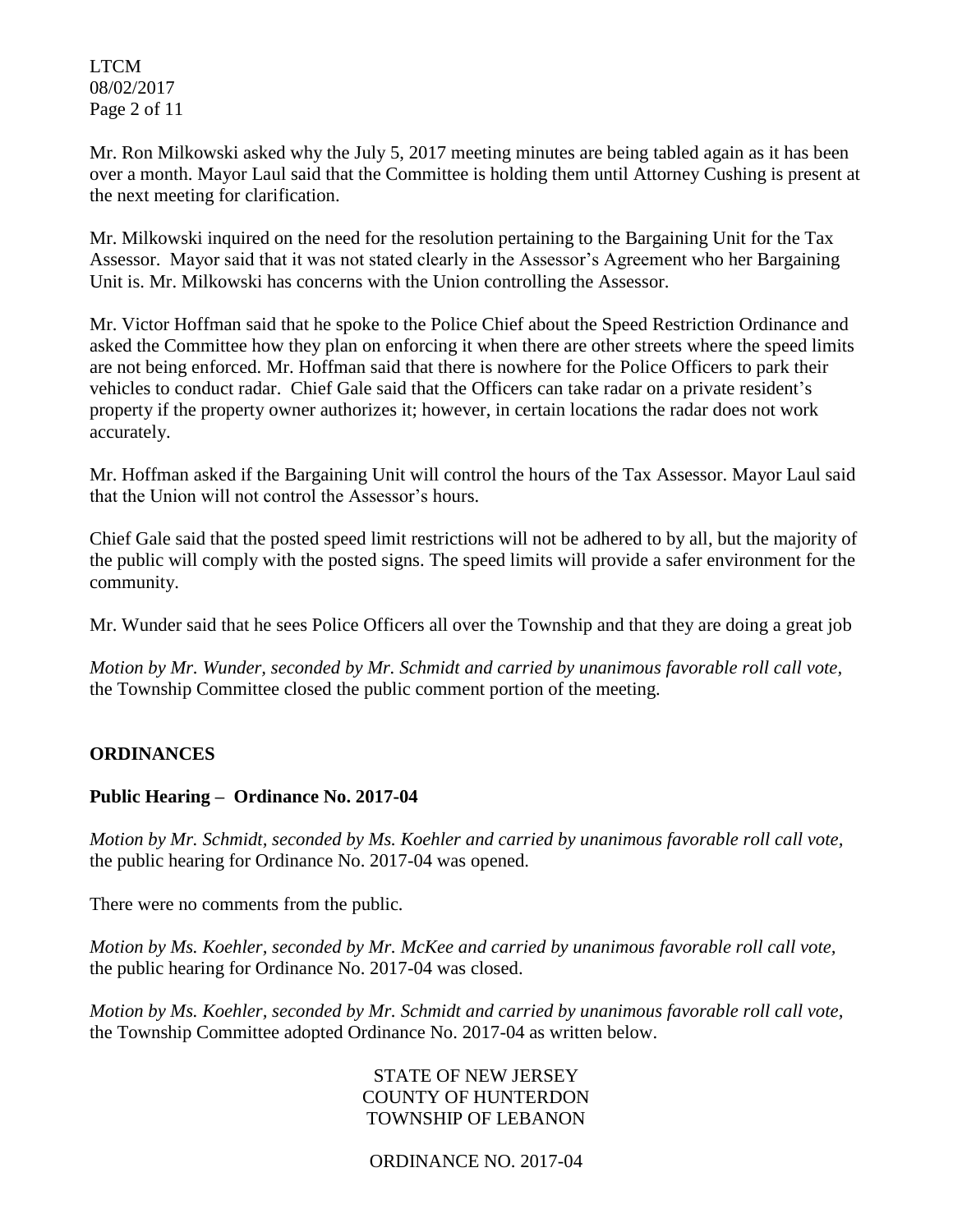LTCM 08/02/2017 Page 3 of 11

#### CAPITAL ORDINANCE OF THE TOWNSHIP OF LEBANON, IN THE COUNTY OF HUNTERDON, NEW JERSEY AUTHORIZING VARIOUS PUBLIC IMPROVEMENTS AND ACQUISITIONS IN, BY AND FOR THE TOWNSHIP, APPROPRIATING THEREFOR THE SUM OF \$382,000 AND PROVIDING THAT SUCH SUM SO APPROPRIATED SHALL BE RAISED FROM THE CAPITAL IMPROVEMENT FUND OF THE TOWNSHIP.

BE IT ORDAINED by the Township Committee of the Township of Lebanon, in the County of Hunterdon, New Jersey, as follows:

Section 1. The Township of Lebanon, in the County of Hunterdon, New Jersey (the "Township") is hereby authorized to undertake the following public improvements and acquisitions in, by and for the Township: (A) resurfacing of Red Mill Road (between Newport Road and Mt. Airy Road); (B) undertaking the Chip Seal Program at various roads; (C) acquisition of a calcium storage tank and distribution equipment for winter road treatment; (D) acquisition of an electronic message sign for the Municipal Building; and (E) various improvements to the Museum. Said improvements shall include all work, materials and appurtenances necessary and suitable therefor.

Section 2. The sum of \$382,000 is hereby appropriated to the payment of the cost of the improvements authorized and described in Section 1 hereof (hereinafter referred to as "purpose"). Said appropriation shall be raised from the Capital Improvement Fund of the Township. The sum of \$382,000 is hereby appropriated from the Capital Improvement Fund of the Township to the payment of the cost of said purpose.

Section 3. Said improvements are lawful capital improvements of the Township having a period of usefulness of at least five (5) years. Said improvements shall be made as general improvements, no part of the cost of which shall be assessed against property specially benefitted.

Section 4. The capital budget is hereby amended to conform with the provisions of this capital ordinance to the extent of any inconsistency therewith and the resolutions promulgated by the Local Finance Board showing full detail of the amended capital budget and capital program as approved by the Director, Division of Local Government Services, is on file with the Township Clerk and is available for public inspection.

Section 5. This ordinance shall take effect at the time and in the manner provided by law.

#### **Introduction – Ordinance No. 2017-05**

*Motion by Mr. Wunder, seconded by Ms. Koehler and carried by unanimous favorable roll call vote,*  the Township Committee approved Ordinance 2017-05, on first reading, as entitled below.

#### TOWNSHIP OF LEBANON HUNTERDON COUNTY, NEW JERSEY ORDINANCE NO. 2017-05 AN ORDINANCE AMENDING AND SUPPLEMENTING SCHEDULE XVII OF CHAPTER 7 OF THE TOWNSHIP CODE REGARDING SPEED RESTRICTIONS ON CERTAIN STREETS

**Public Hearing to be held on August 16, 2017**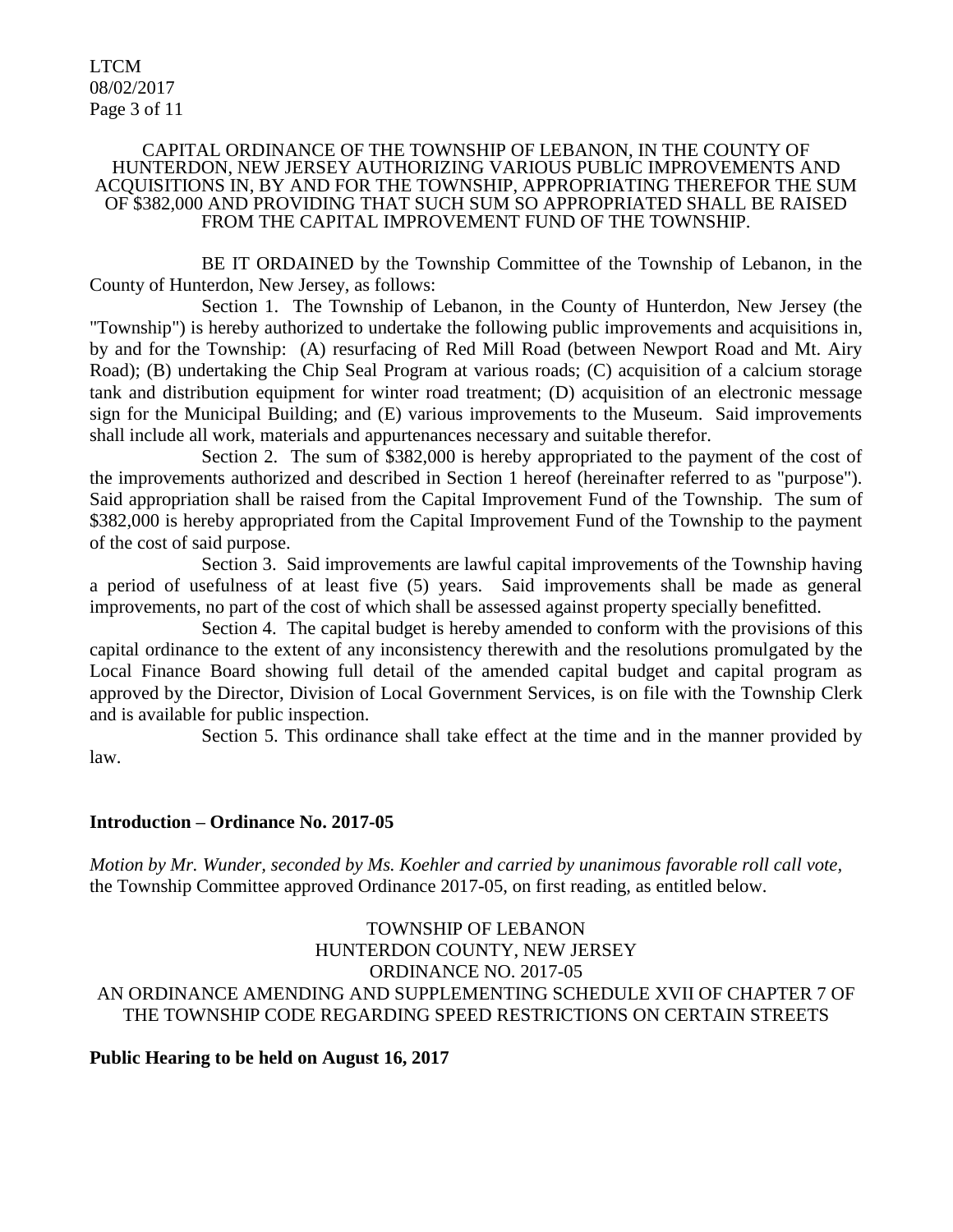LTCM 08/02/2017 Page 4 of 11

#### **RESOLUTIONS**

#### **Resolution No. 77-2017 - Renewing Plenary Retail Consumption License- River Styx Inn**

*Motion by Ms. Koehler, seconded by Mr. Schmidt and carried by favorable roll call vote, the* Township Committee approved Resolution No. 77-2017 as written below. AYES: Koehler, Laul, Schmidt, McKee ABSTAIN: Wunder

#### TOWNSHIP OF LEBANON COUNTY OF HUNTERDON STATE OF NEW JERSEY RESOLUTION NO. 77-2017 RESOLUTION RENEWING PLENARY RETAIL CONSUMPTION LICENSES

WHEREAS, the Lebanon Township Governing Body approved the Extension of Plenary Retail Consumption License No. 1019-33-007-001 to Linda C. Schuyler, the Executrix of the Estate of Ledyard B. Schuyler, Jr., on September 6, 2016; and

WHEREAS, the license has been inactive since September 28, 2006 and on July 20, 2015 the licensee petitioned the Director of the Division of ABC for a Special Ruling pursuant to the provisions of N.J.S.A. 33:1-12.39; and

WHEREAS, the Director granted a Special Ruling on September 3, 2015 for the 2015-16, 2016-17 and 2017-18 license terms; and

WHEREAS, the below listed Plenary Retail Consumption Licensee's Executrix has submitted a renewal application to the State of New Jersey Division of ABC; and

WHEREAS, the applicant is qualified to retain the license according to all statutory, regulatory and local government ABC Laws and regulations; and

WHEREAS, said filing fee of \$200.00 to the State of New Jersey and a Township License Fee of \$2,500.00 has been paid.

NOW, THEREFORE BE IT RESOLVED, by the Township Committee of the Township of Lebanon, in the County of Hunterdon, State of New Jersey, that the Executrix of the Estate of Ledyard B. Schuyler, Jr., is hereby granted a license renewal for the 2017-2018 year:

1019-33-007-001 ESTATE OF LEDYARD B. SCHUYLER, JR - RIVER STYX INN – 374 Vernoy Road

#### **Resolution No. 79-2017 – Amending Resolution No. 73A-2017- Appointing a Tax Assessor**

*Motion by Ms. Koehler, seconded by Mr. Schmidt and carried by unanimous favorable roll call vote,*  the Township Committee approved Resolution No. 79-2017 as written below.

#### **TOWNSHIP OF LEBANON HUNTERDON COUNTY, NEW JERSEY RESOLUTION NO. 79-2017 RESOLUTION AMENDING RESOLUTION NO. 73A-17 APPOINTING TAX ASSESSOR**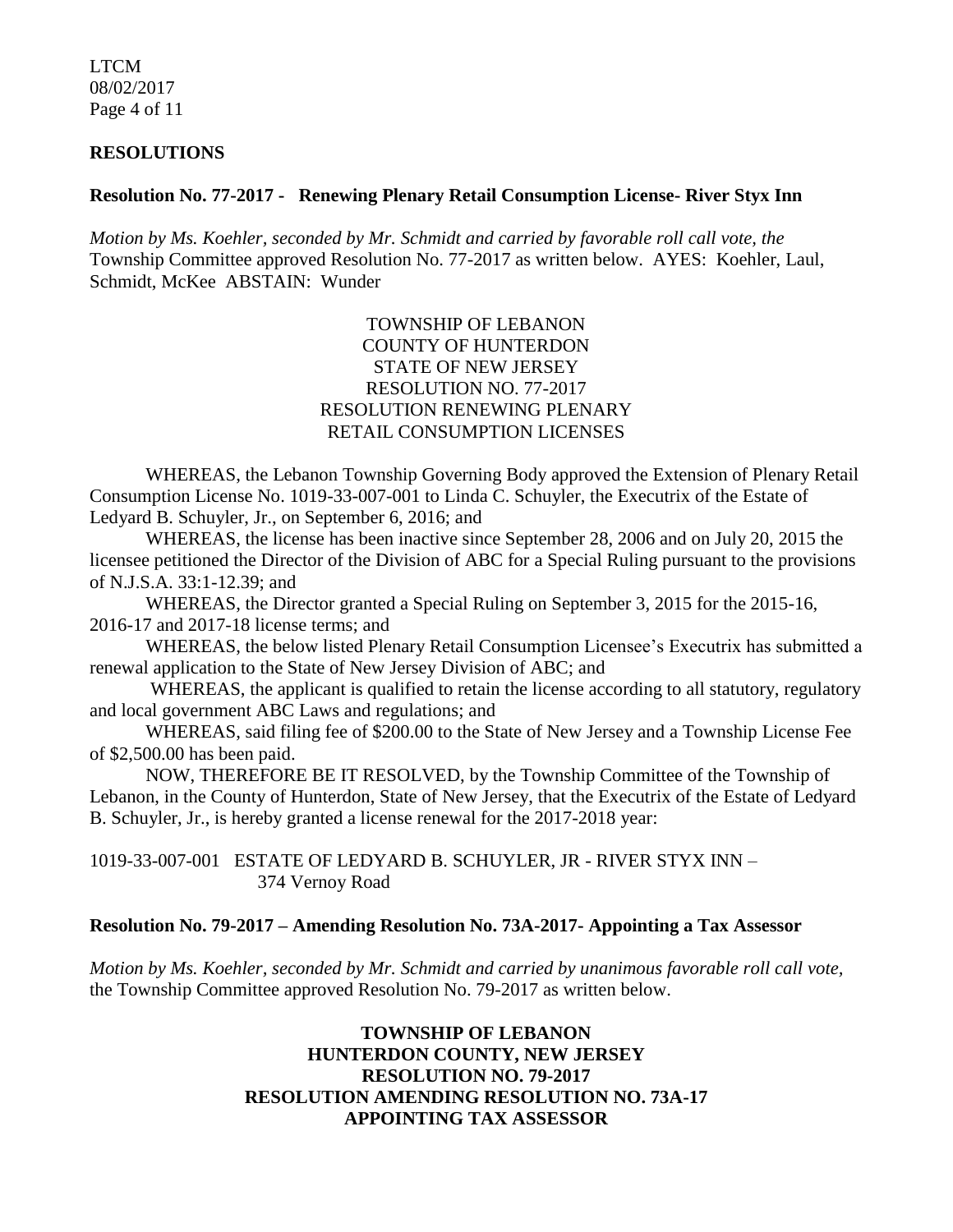LTCM 08/02/2017 Page 5 of 11

**WHEREAS**, on June 19, 2017, pursuant to Resolution No. 73A-17, the Township of Lebanon appointed Laura Whitaker as the Tax Assessor of the Township of Lebanon; and

**WHEREAS**, since the adoption of such resolution, two typos have been noted in the resolution; and

**WHEREAS**, the correction of such typos does not change the effect of Resolution 73A-17.

**NOW, THEREFORE, BE IT RESOLVED,** by the Mayor and Committee of the Township of Lebanon, County of Hunterdon, New Jersey, that Resolution No. 73A-17 is amended as follows:

- 1. In the sixth "whereas" clause, the phrase "tax collector" shall be changed to "tax assessor" in order to note that Ms. Whitaker is being appointed to the position of tax assessor.
- 2. In the sixth "whereas" clause, the term "unexpired" shall be changed to "partial" in order to note that, because Mary Mastro was a tenured tax assessor, her term ended upon her retirement.

#### **Resolution No. 80-2017 – Reaffirming Bargaining Agent for Tax Assessor**

*Motion by Mr. Schmidt, seconded by Ms. Koehler and carried by unanimous favorable roll call vote,*  the Township Committee approved Resolution No. 80-2017 as written below.

#### **TOWNSHIP OF LEBANON HUNTERDON COUNTY, NEW JERSEY RESOLUTION NO. 80-2017 RESOLUTION REAFFIRMING BARGAINING AGENT FOR TAX ASSESSOR**

WHEREAS, the Tax Assessor for the Township of Lebanon retired as of June 30, 2017; and

WHEREAS, the Tax Assessor position is a vital one, heavily regulated by the State of New Jersey, and must be filled in a timely manner or the State will appoint a Tax Assessor for the Township; and

WHEREAS, the Township initially contemplated entering into a Shared Services Agreement with another municipality to fill the position of Tax Assessor; and

WHEREAS, for various reasons, the Shared Services Agreement could not be consummated, but during the process of those negotiations a suitable candidate with the required certification and qualifications for the position of Tax Assessor was identified; and

WHEREAS, an Employment Agreement with that Tax Assessor was successfully negotiated and executed on July 7, 2017; and

WHEREAS, Local 1040, Communication Workers of America, AFL-CIO ("CWA") is the bargaining unit for certain white- and blue-collar workers in the Township of Lebanon, including the Tax Assessor position; and

WHEREAS, the CWA reviewed the **Employment** Agreement between the Tax Assessor and the Township of Lebanon, dated July 7, 2017 and, after that review, requested the Township acknowledge the bargaining agent for the Tax Assessor position is the CWA; and

WHEREAS, the Township of Lebanon recognizes the CWA is the current bargaining agent for the Tax Assessor position; and

NOW, THEREFORE, BE IT RESOLVED, by the Mayor and Committee of the Township of Lebanon, County of Hunterdon, New Jersey, that the Township of Lebanon reaffirms that Local 1040, Communication Workers of America, AFL-CIO is the current bargaining agent for the position of Tax Assessor in the Township of Lebanon.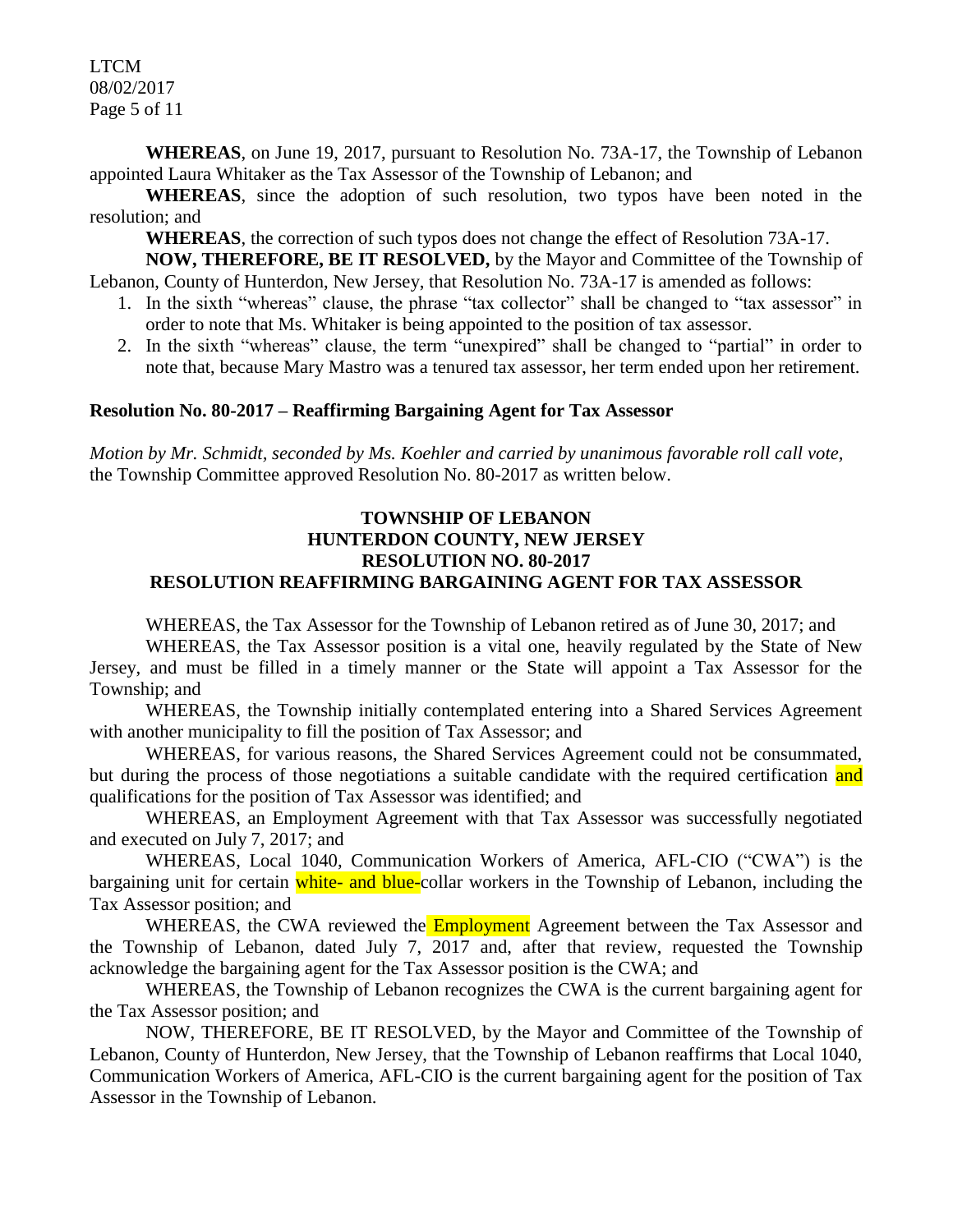LTCM 08/02/2017 Page 6 of 11

#### **Resolution No. 81-2017 – Supporting a TWA Application**

*Motion by Mr. Wunder, seconded by Mr. Schmidt and carried by unanimous favorable roll call vote,*  the Township Committee approved Resolution No. 81-2017 as written below.

#### **TOWNSHIP OF LEBANON COUNTY OF HUNTERDON STATE OF NEW JERSEY RESOLUTION NO. 81-2017 RESOLUTION IN SUPPORT OF TWA APPLICATION**

WHEREAS, the State of NJ, Division of Property Management and Construction, manages a property in Lebanon Township known as Block 11, Lot 37;

WHEREAS, certain issues exist with respect to septic conditions on the property; and

WHEREAS, the Property Owner has requested that the Township express its support by authorizing a Statement of Consent that authorizes certain improvements to the septic system in order to cure the concerns on the property, and

WHEREAS, the Township supports efforts of the Property Owner to improve the septic system.

NOW THEREFORE, BE IT RESOLVED that the Mayor and Committee of the Township of Lebanon, County of Hunterdon, hereby authorizes the Mayor and Clerk to execute the Statement of Consent for a Treatment Works Approval Application submitted by the Division of Property Management & Construction, to the Department of Environmental Protection.

# **OLD BUSINESS**

# **NJWSA Maintenance and Management Agreement**

The Mayor said that he sent the Agreement to the EOSC Chairman but he has not heard back from him. He believes that the Chairman is waiting to discuss the Agreement at the next EOSC meeting. The Agreement will be on the Committee's August 16, 2017 meeting agenda again for consideration.

#### **Museum Addition Bids - Rebid**

The Bid dates have been revised in the re-bid packet, as stated at the July 19, 2017 meeting. The bids will be released tomorrow and published in the newspaper as soon as possible.

*Motion by Mr. Schmidt, seconded by Ms. Koehler and carried by favorable roll call vote, the* Township Committee approved the release of the bids (re-bid) for the Museum Addition based on the new dates. AYES: Koehler, Laul, Schmidt, McKee NAYS: Wunder

# **NEW BUSINESS**

# **Larry and Gretchen Witt Request – 31 Hoffman's Crossing Road**

A letter was received from Larry and Gretchen Witt. They would like to put lighted piers on their property but they will be placed in the Township's right of way. There is an existing fence in the right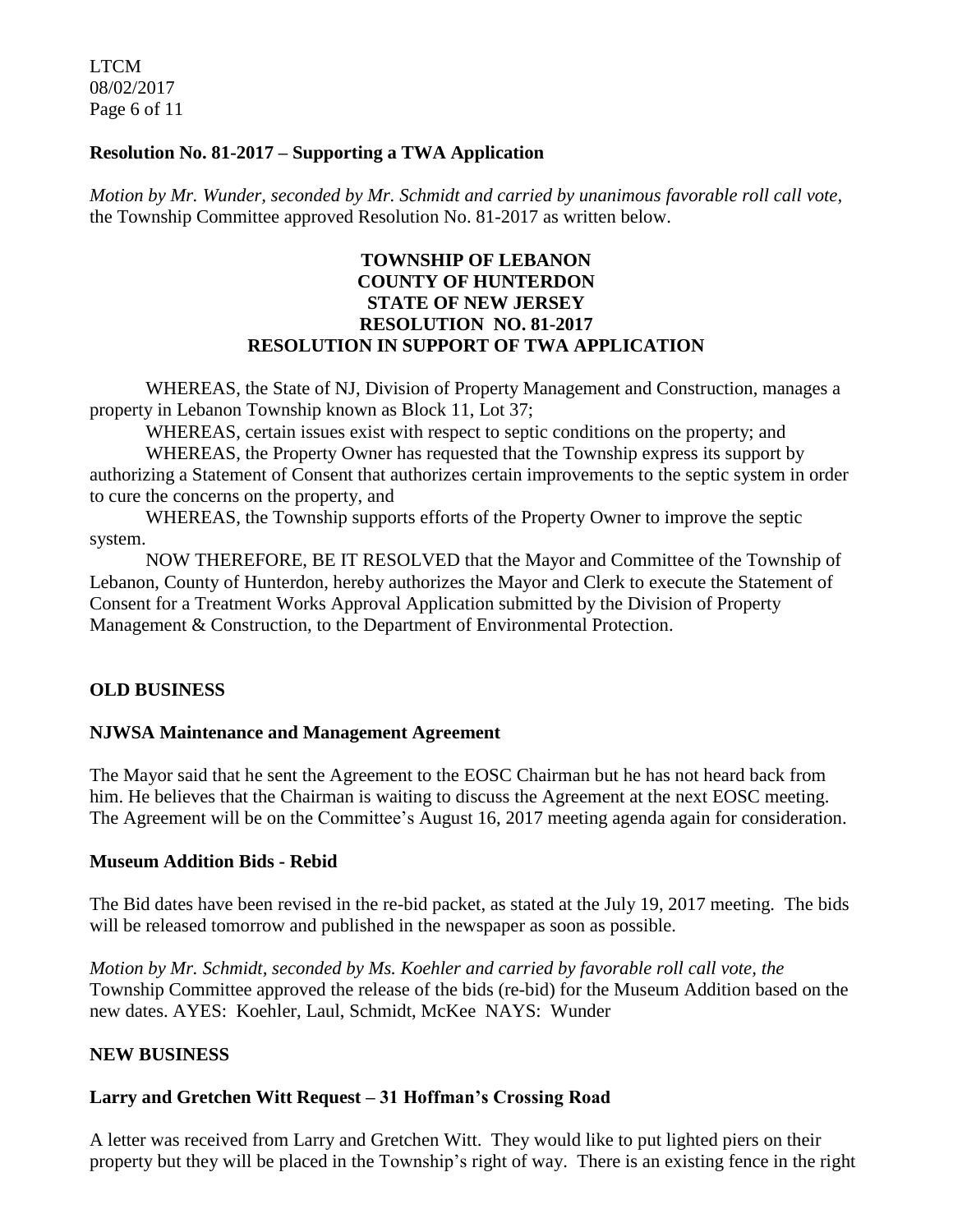LTCM 08/02/2017 Page 7 of 11

of way also; therefore, the Witt's are seeking for approval for such likewise. The Mayor has received differing advice on whether the Township Committee or the Board of Adjustment would consider the request for approval. If the request goes to the Board of Adjustment and approval is granted, certain items need to be added to the resolution regarding utility companies needing to perform work in the right of way. Also, a Hold Harmless should also be obtained just in case the piers or fence are damaged by the Township's DPW, during snow removal, or by a personal vehicle.

Attorney St. Angleo will draft a form of resolution directing the applicants to the Board of Adjustment for the Committee to consider at the next meeting.

# **Raffle License Application – Voorhees Viking Booster Club, Inc.**

*Motion by Mr. Wunder, seconded by Mr. McKee and carried by unanimous favorable roll call vote, the* Township Committee approved a Raffle License Application for the Voorhees Viking Booster Club, Inc. to be held on various days.

# **NJ Dept of Agriculture – Gypsy Moth Survey**

*Motion by Ms. Koehler, seconded by Mr. McKee and carried by unanimous favorable roll call vote,*  the Township Committee approved the request of the Department of Agriculture to conduct a Gypsy Moth survey in the Township.

#### **Recycling Coordinator JoAnn Fascenelli Memo – Electronics Collection Event**

*Motion by Mr. Schmidt, seconded by Mr. McKee and carried by unanimous favorable roll call vote,*  the Township Committee approved an Electronics Collection Event to be held on October 14, 2017. The Recycling Coordinator may accept the proposal received with the best price.

#### **DPW Manager Memo – Request to Purchase a Liquid Dispensing System**

*Motion by Mr. Wunder, seconded by Ms. Koehler and carried by unanimous favorable roll call vote,*  the Township Committee approved the DPW Manager's July 12, 2017 request to purchase a Liquid Dispensing System from Reed Systems LTD in the amount of \$13,623.00.

The purchase will be made through the Bergen County Coop. The CFO has certified that the cost for the Dispensing System will be funded through the Capital Ordinance No. 2017-04.

#### **DPW Manager Memo- Request to Purchase 3 Tailgate Spray Systems**

*Motion by Ms. Koehler, seconded by Mr. Schmidt and carried by unanimous favorable roll call vote,*  the Township Committee approved the DPW Manager's July 12, 2017 request to purchase 3 Tailgate Spray Systems from Reed Systems LTD at a cost of \$2674.00 each, totaling \$8022.00.

The purchase will be made through the Bergen County Coop. The CFO has certified that the cost for the Dispensing System will be funded through the Capital Ordinance 2017-04.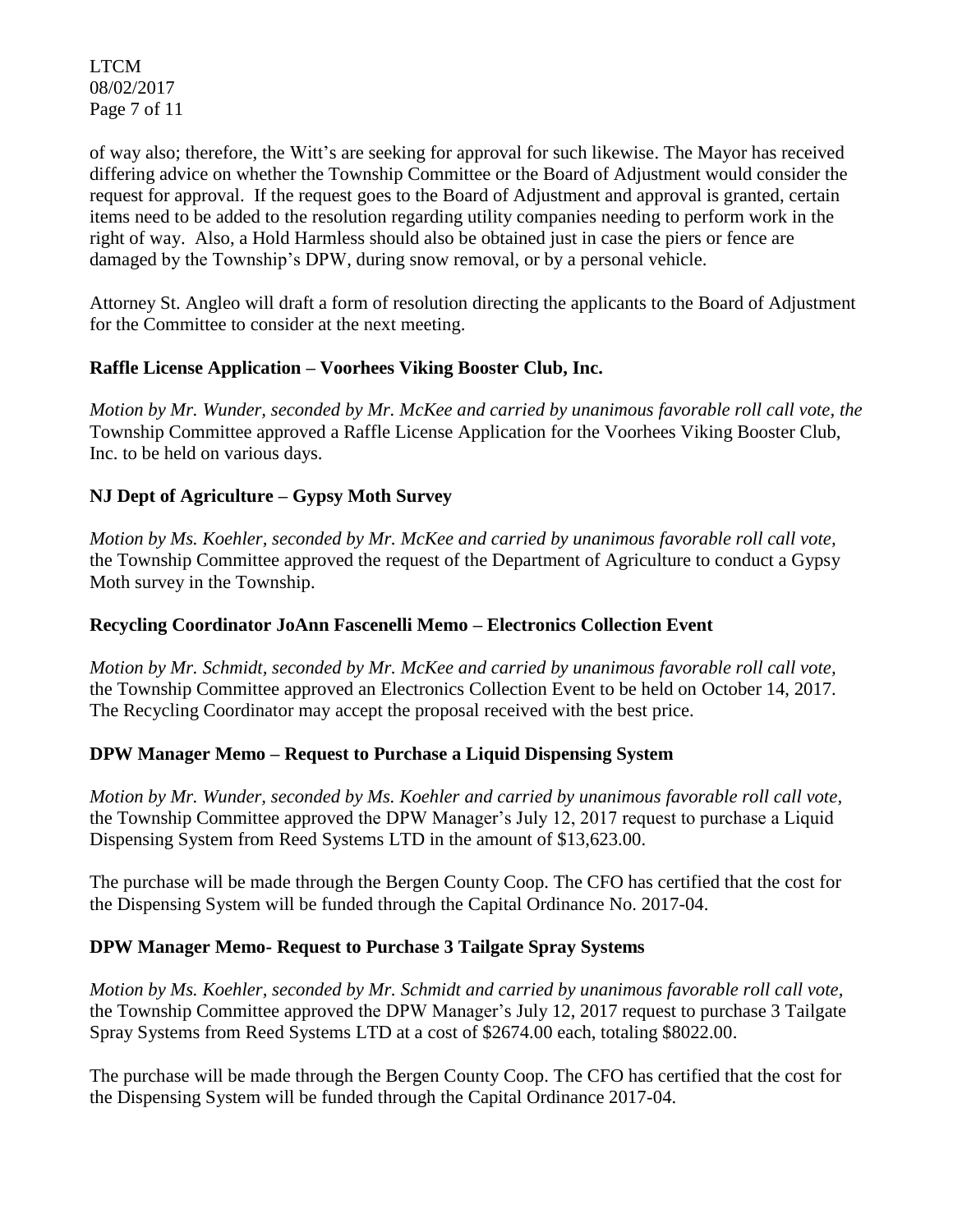LTCM 08/02/2017 Page 8 of 11

#### **Food Pantry Parking Area**

Mr. Wunder asked if the DPW can smooth out the parking area at the Food Pantry location. It is difficult for the patrons to maneuver wheel chairs and shopping carts due to a rough surface. Mr. Wunder has the contract information for a person to call, from the State, as the Pantry as located on State property.

*Motion by Mr. Wunder, seconded by Mr. Schmidt and carried by unanimous favorable roll call vote,* the Township Committee authorized the DPW Manager to level out the parking lot at the Food Pantry location.

#### **PRESENTATION OF VOUCHERS**

Committee Members provided a description of vouchers exceeding \$1000.00.

*Motion by Mr. Wunder, seconded by Mr. Schmidt and carried by unanimous favorable roll call* vote, the Township Committee approved the August 2, 2017 bill list, in amount of \$ 26,310.47.

#### **CORRESPONDENCE**

- a. LT Recreation Commission 06/01/2017 Meeting Minutes
- b. LT Historians May 11, 2017 Meeting Minutes
- c. North Hunterdon Community Food Pantry Thank you!

#### **PUBLIC COMMENTS**

*Motion by Mr. Schmidt, seconded by Ms. Koehler and carried by unanimous favorable roll call vote, the* Township Committee opened the public comment portion of the meeting at 7:46 p.m.

Mr. Ron Milkowski asked if anything is being done with the Ash Trees in the Township. The Mayor is working on the matter.

Mr. Ron Milkowski stated that it is nice to help out the Food Panty, by leveling the parking area, but it could be a liability if someone were to get hurt. Mr. Milkowski suggested having a Hold Harmless Agreement.

Mr. Victor Hoffman questioned why the Committee is willing to go onto State property to fix the parking area but are not willing to put dirt at the Library to keep water from running onto the property.

Mr. Hoffman asked if the approvals for the Witt's would allow them to have the fence and piers. Mayor Laul said that it would because the fence and the piers are both part of their request.

Mr. Gary Milkowski said that he donated and placed stone in the parking lot of the Food Pantry to correct a sink hole that developed after installing a sewer or water line. He is concerned that he may now be liable if someone were to get hurt in the parking lot.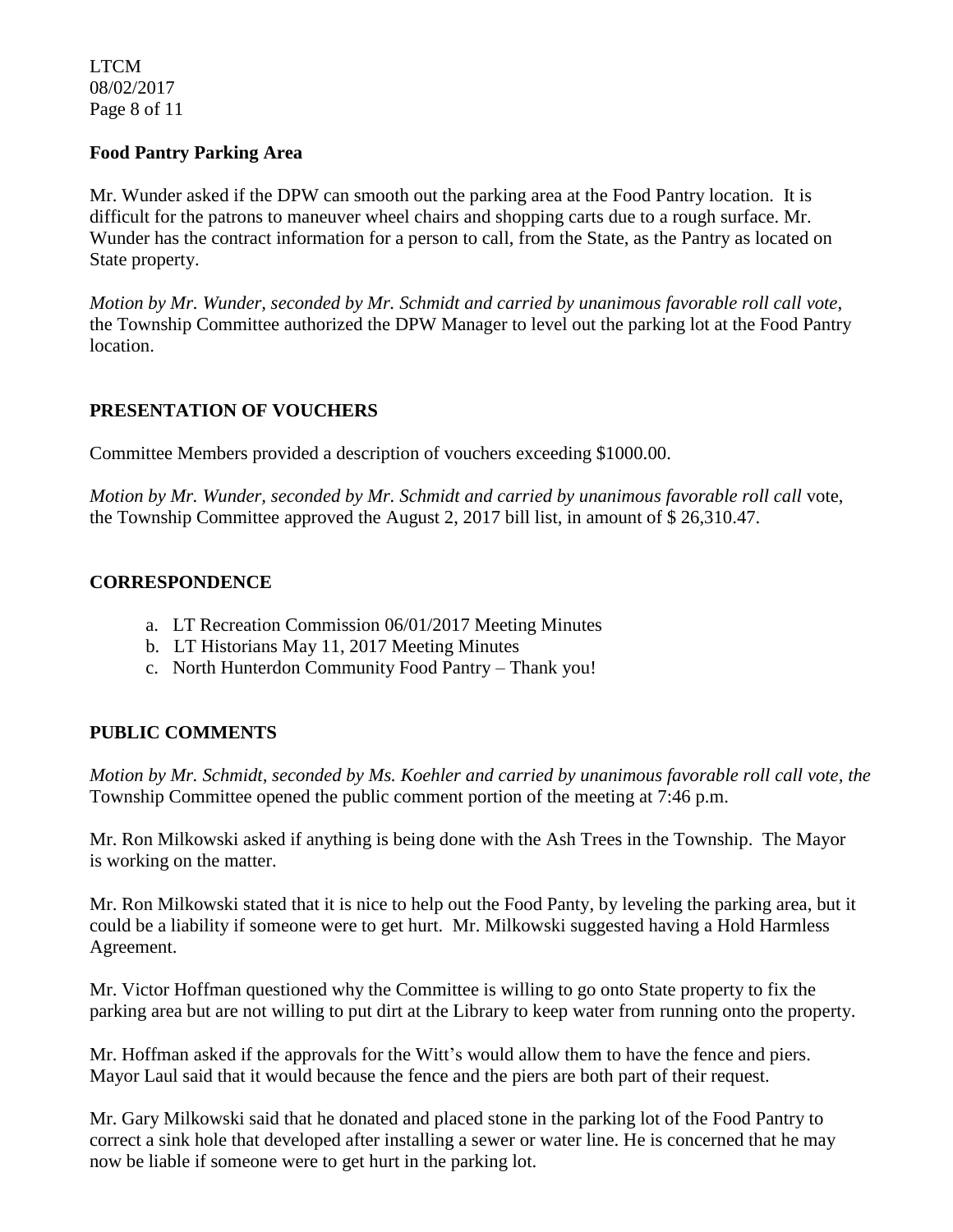LTCM 08/02/2017 Page 9 of 11

Mr. Gary Milkowski asked Attorney St. Angelo if the minutes should show what is said at a meeting. Attorney St. Angelo said that the minutes should be a summary of what occurred at the meeting unless someone asks for an exact quote to be added.

Mr. Gary Milkowski said that if someone is going to put in a fence the residents need to be sure that they follow the rules and regulations in doing so.

*Motion by Ms. Koehle r, seconded by Mr. Schmidt and carried by unanimous favorable roll call vote,* the Township Committee closed the public comment portion of the meeting at 7:56 p.m.

# **EXECUTIVE SESSION**

# **Resolution No. 82-2017 –Executive Session**

*Motion by Mr. McKee, seconded by Mr. Schmidt and carried by unanimous favorable roll call vote, the*  Township Committee approved Resolution No. 82-2017 and convened in executive session at 8:00 p.m.

It is anticipated that action may be taken when the Public Meeting is reconvened.

# TOWNSHIP OF LEBANON COUNTY OF HUNTERDON STATE OF NEW JERSEY RESOLUTION NO. 82-2017 RESOLUTION AUTHORIZING EXECUTIVE SESSION

WHEREAS, the Open Public Meetings Act; *N.J.S.A.* 10:4-6 *et seq*., declares it to be the public policy of the State to insure the right of citizens to have adequate advance notice of and the right to attend meetings of public bodies at which business affecting the public is discussed or acted upon; and

WHEREAS, the Open Public Meetings Act also recognizes exceptions to the right of the public to attend portions of such meetings; and

 WHEREAS, the Mayor and Committee find it necessary to conduct an executive session closed to the public as permitted by the *N.J.S.A*. 40:4-12; and

 WHEREAS, the Mayor and Committee will reconvene in public session at the conclusion of the executive session;

 NOW, THEREFORE, BE IT RESOLVED by the Mayor and Committee of the Township of Lebanon, County of Hunterdon, State of New Jersey that they will conduct an executive session to discuss

the following topic(s) as permitted by *N.J.S.A*. 40:4-12:

\_\_\_\_\_\_A matter which Federal Law, State Statute or Rule of Court requires be kept confidential or excluded from discussion in public (Provision relied upon:

\_\_\_\_\_\_\_\_\_\_\_\_\_\_\_\_\_\_\_\_\_\_\_\_\_\_\_\_\_\_\_\_\_\_\_\_\_\_\_\_\_\_\_\_\_\_\_\_\_\_\_\_\_);

\_\_\_\_\_\_A matter where the release of information would impair a right to receive funds from the federal government;

\_\_\_\_\_\_A matter whose disclosure would constitute an unwarranted invasion of individual privacy;

X A collective bargaining agreement, or the terms and conditions thereof (Specify contract:

\_\_\_\_\_\_\_\_\_\_\_\_\_\_\_\_\_\_\_\_\_\_\_\_\_\_\_\_\_\_\_\_\_\_\_\_\_\_\_\_\_\_\_); **CWA Local 1040**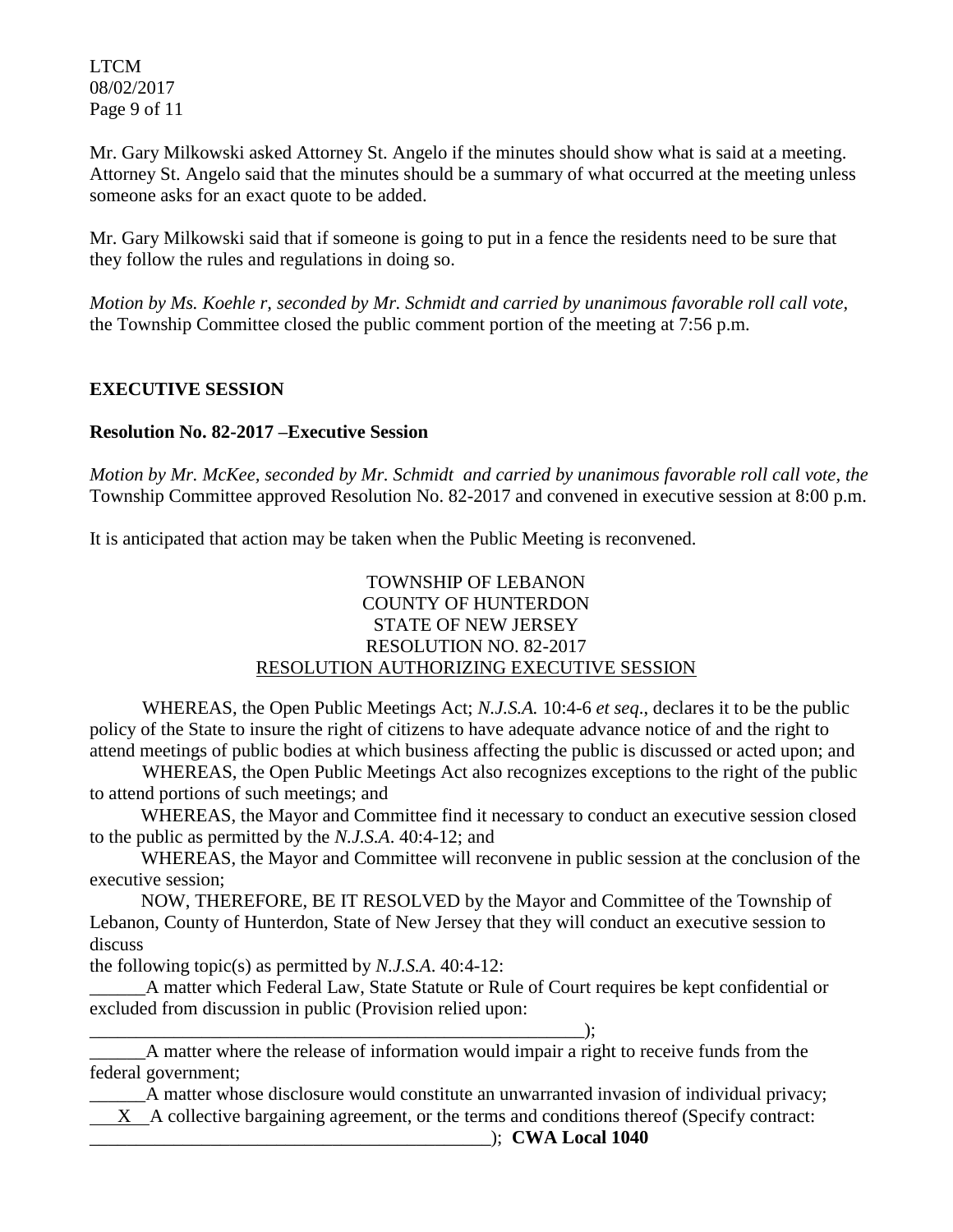#### LTCM 08/02/2017 Page 10 of 11

 A matter involving the purpose, lease or acquisition of real property with public funds, the setting of bank rates or investment of public funds where it could adversely affect the public interest if discussion of such matters were disclosed; Real Estate Acquisitions

Tactics and techniques utilized in protecting the safety and property of the public provided that their disclosure could impair such protection;

\_\_\_\_\_\_Investigations of violations or possible violations of the law;

 X Pending or anticipated litigation or contract negotiation in which the public body is or may become a party; (The general nature of the litigation or contract negotiations is**: NHVRHS District for certain matters.** 

X Professional Service Contracts The public disclosure of such information at this time would have a potentially negative impact on the municipality's position in the litigation or negotiation; therefore this information will be withheld until such time as the matter is concluded or the potential for negative impact no longer exists.

 Matters falling within the attorney-client privilege, to the extent that confidentiality is required in order for the attorney to exercise his or her ethical duties as a lawyer; (The general nature of the matter is:

OR the public disclosure of such information at this time would have a potentially negative impact on the municipality's position with respect to the matter being discussed; therefore this information will be withheld until such time as the matter is concluded or the potential for negative impact no longer exists.*)*;

 X Matters involving the employment, appointment, termination of employment, terms and conditions of employment, evaluation of the performance, promotion or disciplining of any specific prospective or current public officer or employee of the public body, where all individual employees or appointees whose rights could be adversely affected have not requested in writing that the matter(s) be discussed at a public meeting; (The employee(s) and/or general nature of discussion is: **Library** Contract the public disclosure of such information at this time would violate the employee(s)

privacy rights; therefore this information will be withheld until such time as the matter is concluded or the threat to privacy rights no longer exists.;

\_\_\_\_\_\_Deliberation occurring after a public hearing that may result in the imposition of a specific civil penalty or loss of a license or permit;

BE IT FURTHER RESOLVED that the Mayor and Committee hereby declare that their discussion of the subject(s) identified above may be made public at a time when the Township Attorney advises them that the disclosure of the discussion will not detrimentally affect any right, interest or duty of the Township or any other entity with respect to said discussion.

BE IT FURTHER RESOLVED that the Mayor and Committee, for the reasons set forth above, hereby declare that the public is excluded from the portion of the meeting during which the above discussion shall take place.

The Township Committee reconvened the public meeting at 8:45 p.m.

*Motion by Mayor Laul, seconded by Mr. Wunder and carried by unanimous favorable roll call vote,* the Township Committee authorized that the Library will be closed until August 9<sup>th</sup> and for employees to be paid for the time that they were scheduled to work.